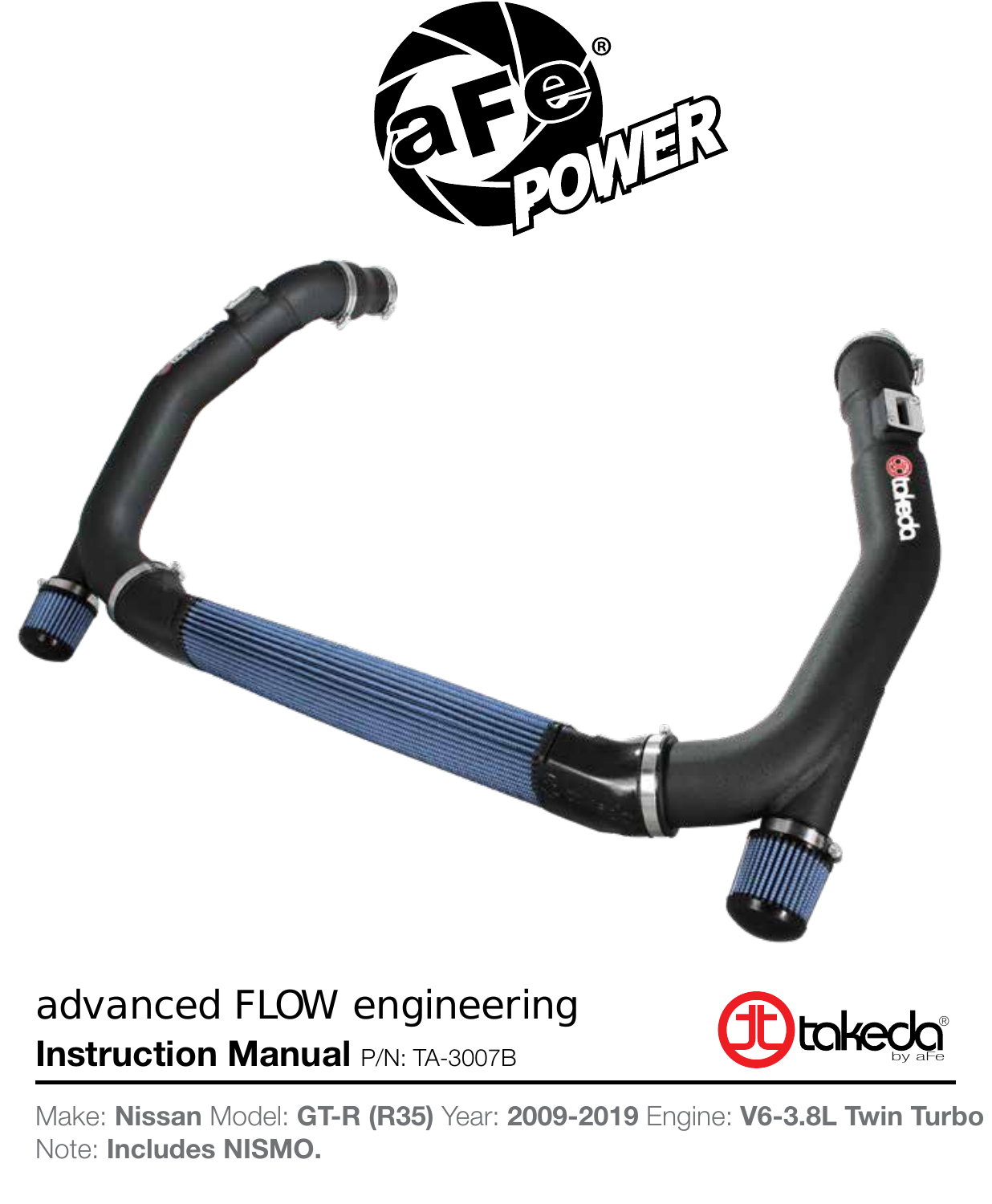

- Please read the entire instruction manual before proceeding.
- Ensure all components listed are present.
- If you are missing any of the components, call customer support at 951-493-7100.
- Ensure you have all necessary tools before proceeding.
- Do not attempt to work on your vehicle when the engine is hot.
- Disconnect the negative battery terminal before proceeding.
- Retain factory parts for future use.

| Label          | Qty.                  | Description                | Part Number      |
|----------------|-----------------------|----------------------------|------------------|
| $\mathsf{A}$   | 2                     | Clamp #48                  | 03-50007         |
| $\overline{B}$ | 2                     | Clamp #44                  | 03-50019         |
| $\mathsf{C}$   | $\mathbf{2}^{\prime}$ | <b>Silicone Coupling</b>   | 05-60047         |
| D              |                       | Intake Tube, Driver Side   | 05-T3007B1       |
| E              |                       | Intake Tub, Passenger Side | 05-T3007B2       |
| $\mathsf{F}$   |                       | Air Filter, Main           | <b>RTF-9021R</b> |
| G              | 2                     | Air Filter, Auxiliary      | <b>RTF-9022R</b> |

Installation will require the following tools:

8mm Nut Driver, 10mm Socket, Ratchet with Extension, Phillips and Flat Head Screw Drivers.

Note: Legal in California for use on race vehicles only. The use of this device on vehicles used on public streets or highways is strictly prohibited in California and others states that have adopted California emission regulations.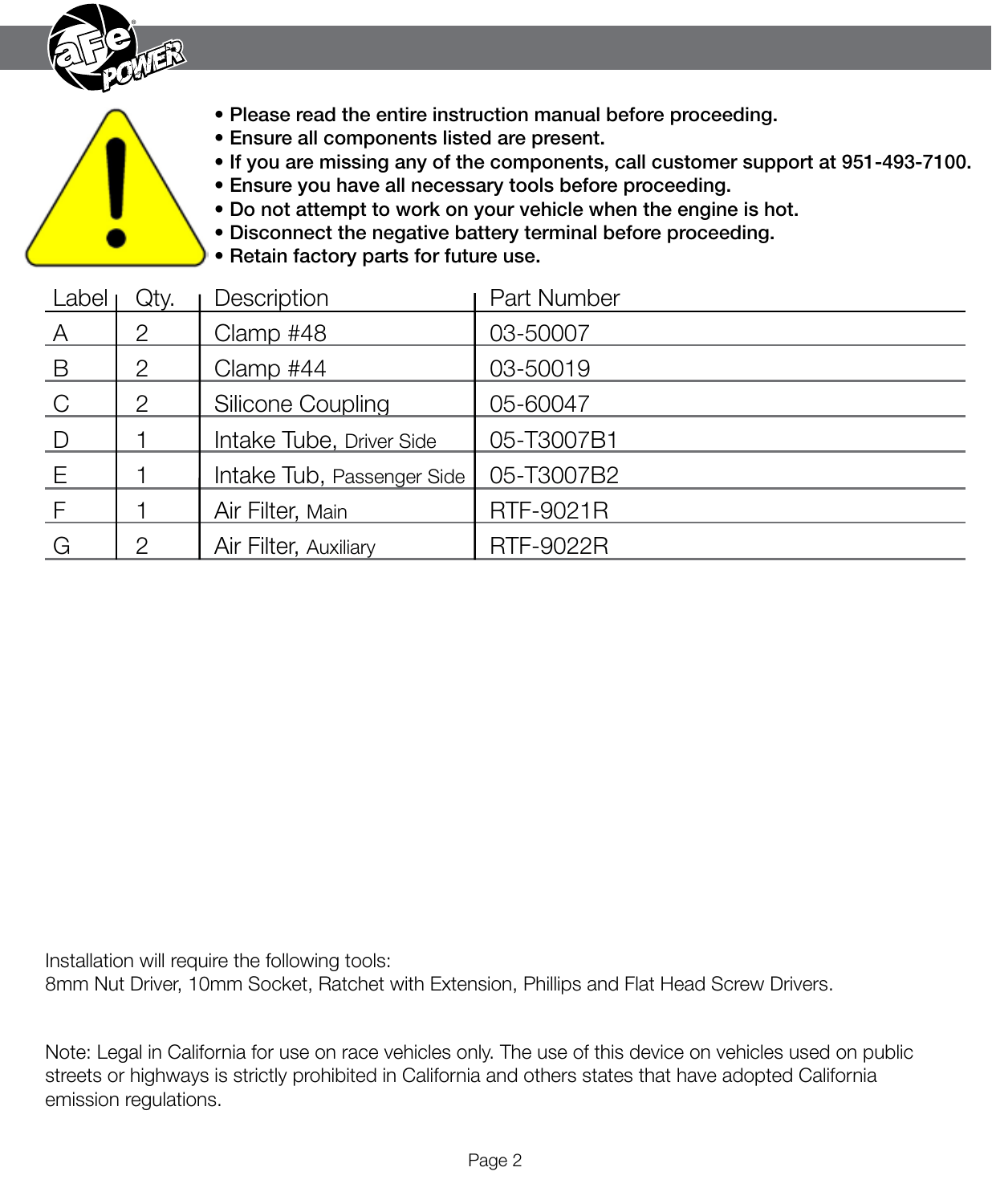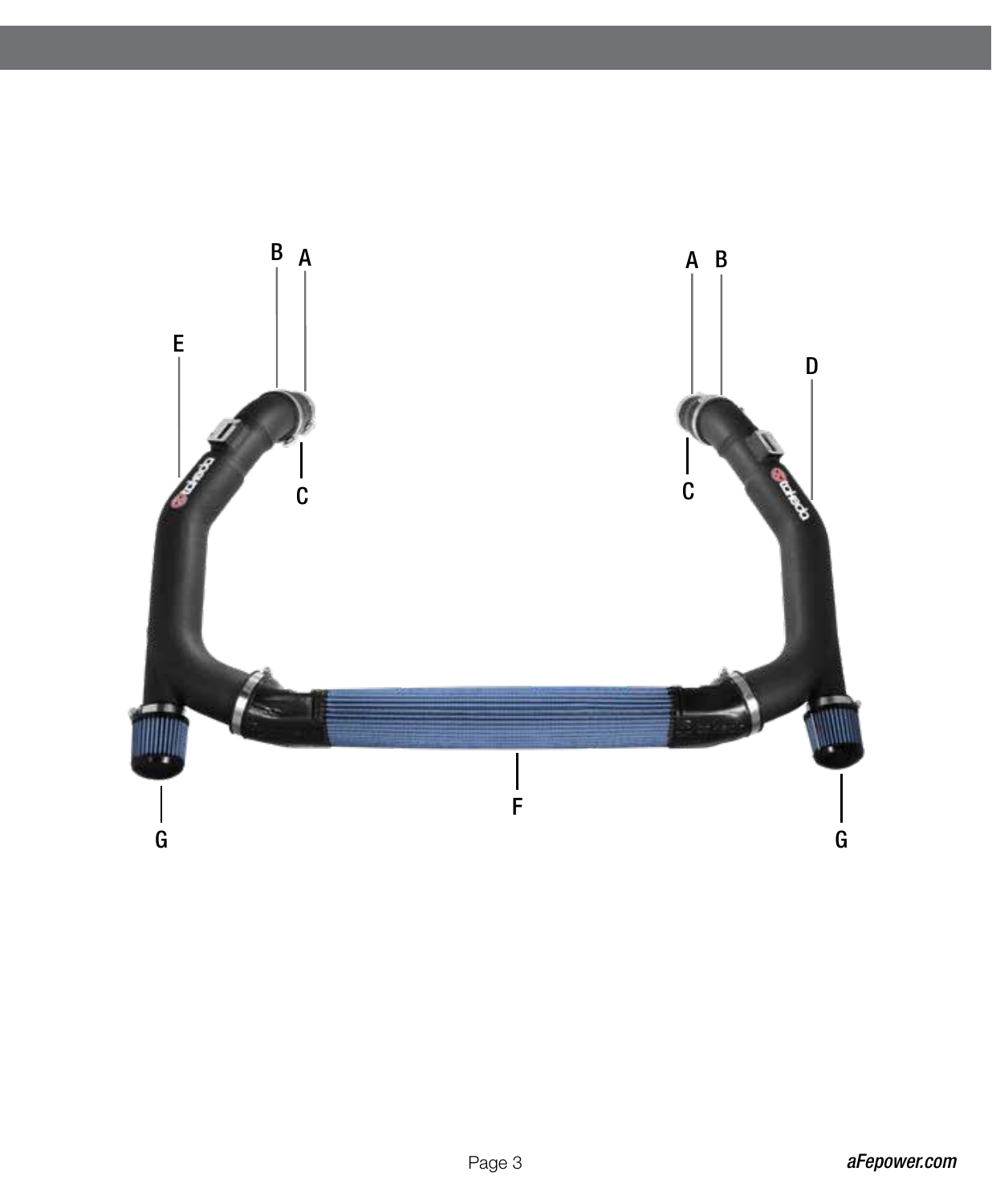



#### Refer to Figure A for steps 1-5

**Note: Make sure car is cool before starting this installation to avoid coolant burns.**

Step 1: Remove 10mm bolt securing the OE housings  $(1)$ .

- Step 2: Disconnect the MAF sensor harness plug from the MAF sensor  $(2)$ .
- Step 3: Remove engine ground wire bolt $(3)$ , pull wire as far back as possible to ease air box removal.
- Step 4: Loosen the clamp connecting the OE air box to turbo inlet coupling  $(4)$ .
- Step 5: Pull the OE housing upwards and out of the vehicle, removing it off of the OE grommets.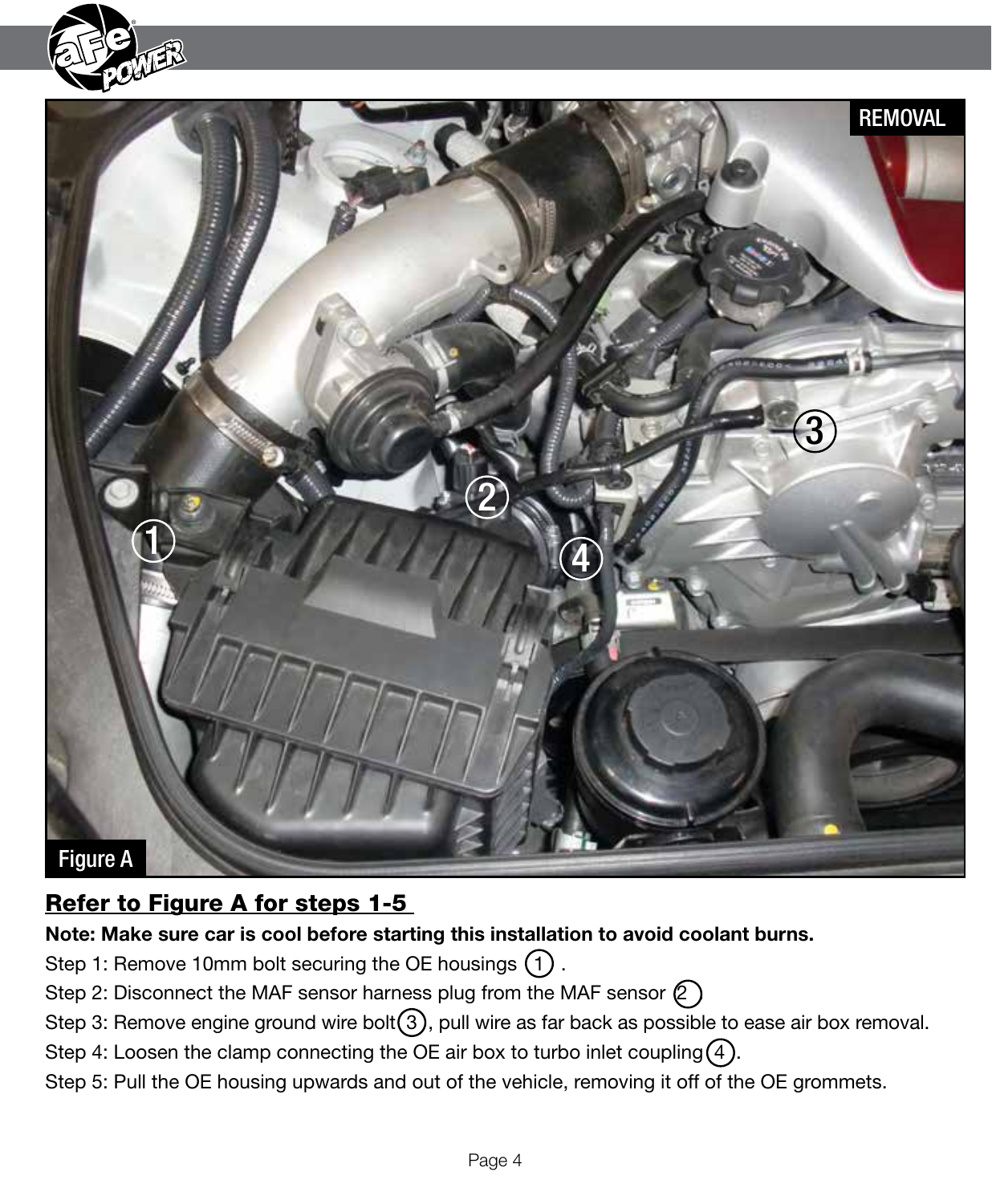

### Refer to Figure B for steps 6 & 7

Step 6: Loosen the clamp on the coupling going to the turbo inlet tube  $(5)$ . Step 7: Remove coupling off turbo inlet tube passenger and driver side.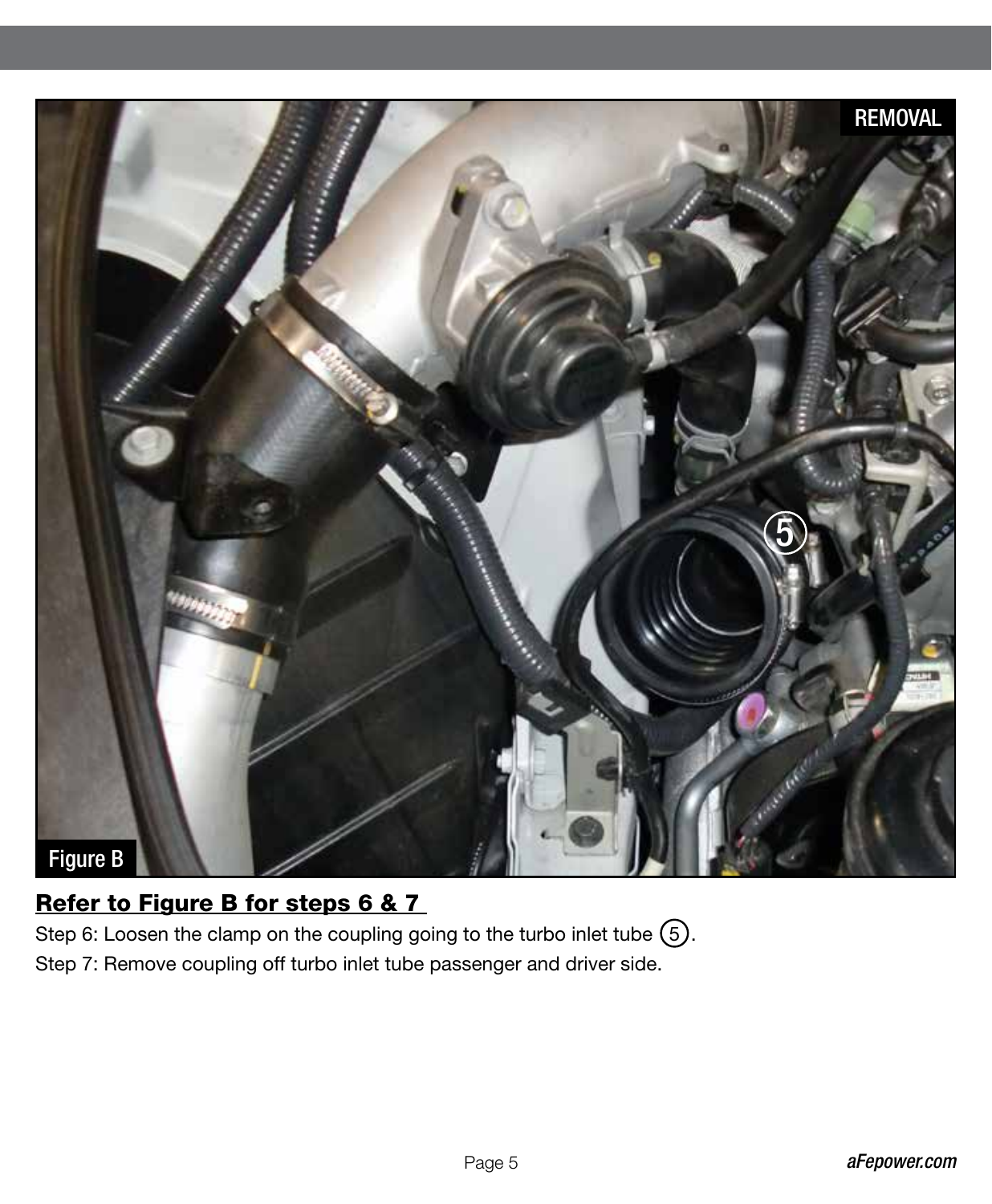



#### Refer to Figure C for steps 8-9

Step 8: Remove the 10 push clips on the on the radiator cover and remove cover out of vehicle. Step 9: Remove the 6 push clips on top of the bumper.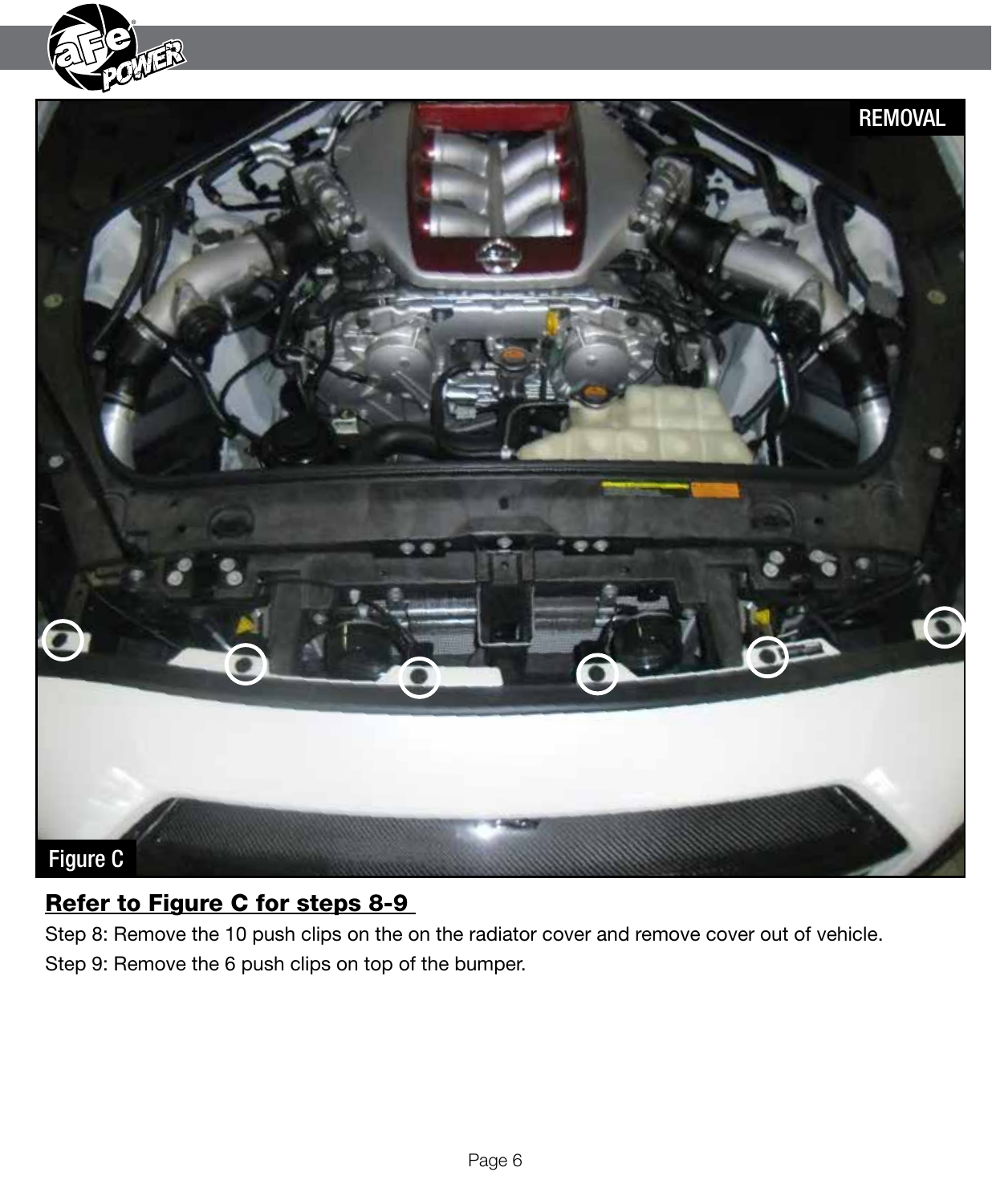

#### Refer to Figure D for steps 10-13

Step 10: Remove the 10 plugs off of the bottom of the bumper $(6)$ .

Step 11: Through the plug openings remove the 10mm bolts $(6)$ .

Step 12: Remove the 4 push clips off the fender well covers  $(7)$ .

Step 13: Pull the fender cover back and remove the 10mm bolt on the bottom edge of the bumper.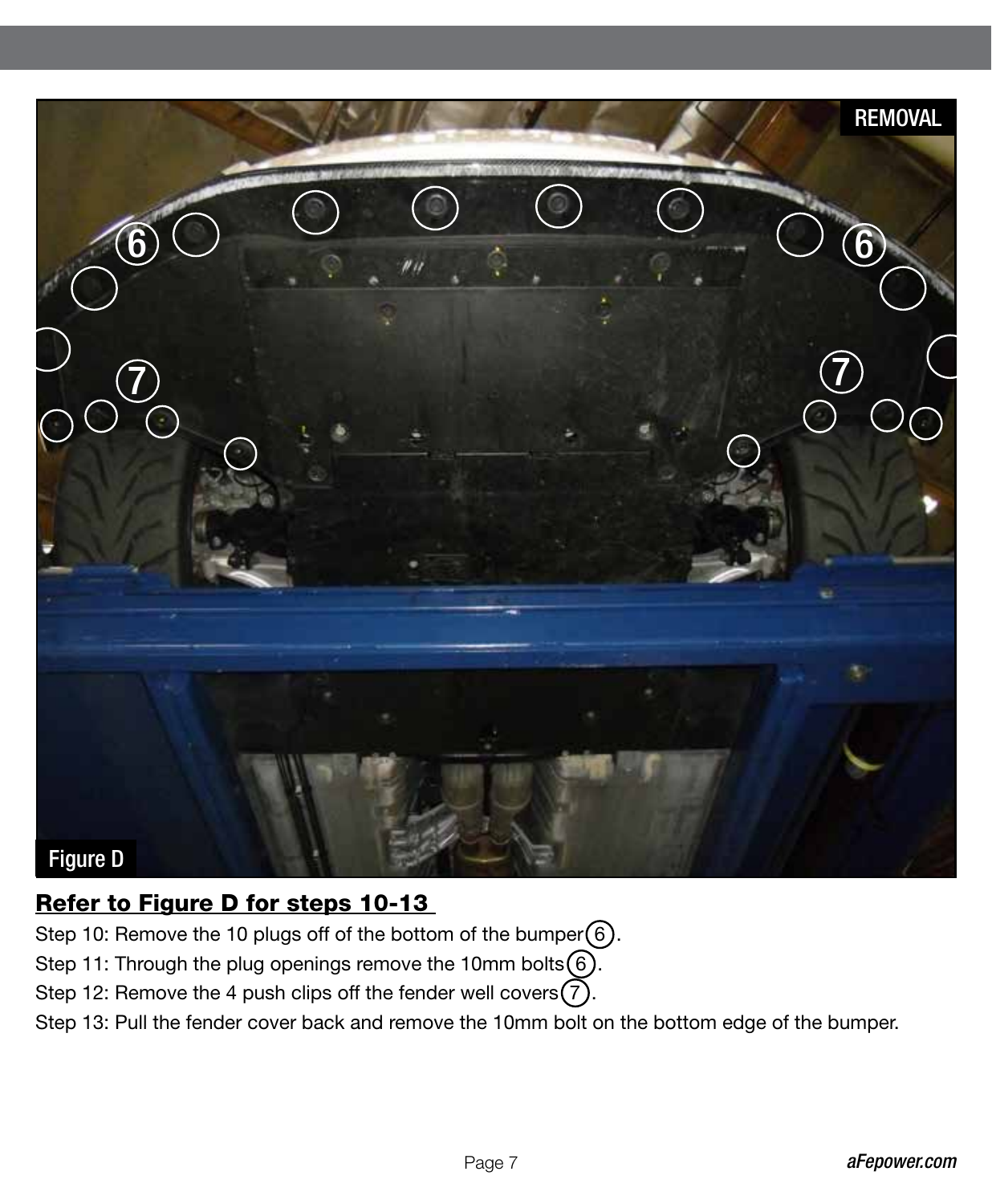



#### Refer to Figure E for steps 14-16

- Step 14: Remove the amber lights off the bumper sides by inserting a flat head screwdriver and popping them off the metal tabs on passenger and driver side.
- Step 15: Remove the two 10mm bolts attaching the bumper to the fenders  $(7)$ .
- Step 16: Carefully pull the bumper off enough to disconnect the LED light connector, located under the head lights. After LED's are disconnected remove the bumper.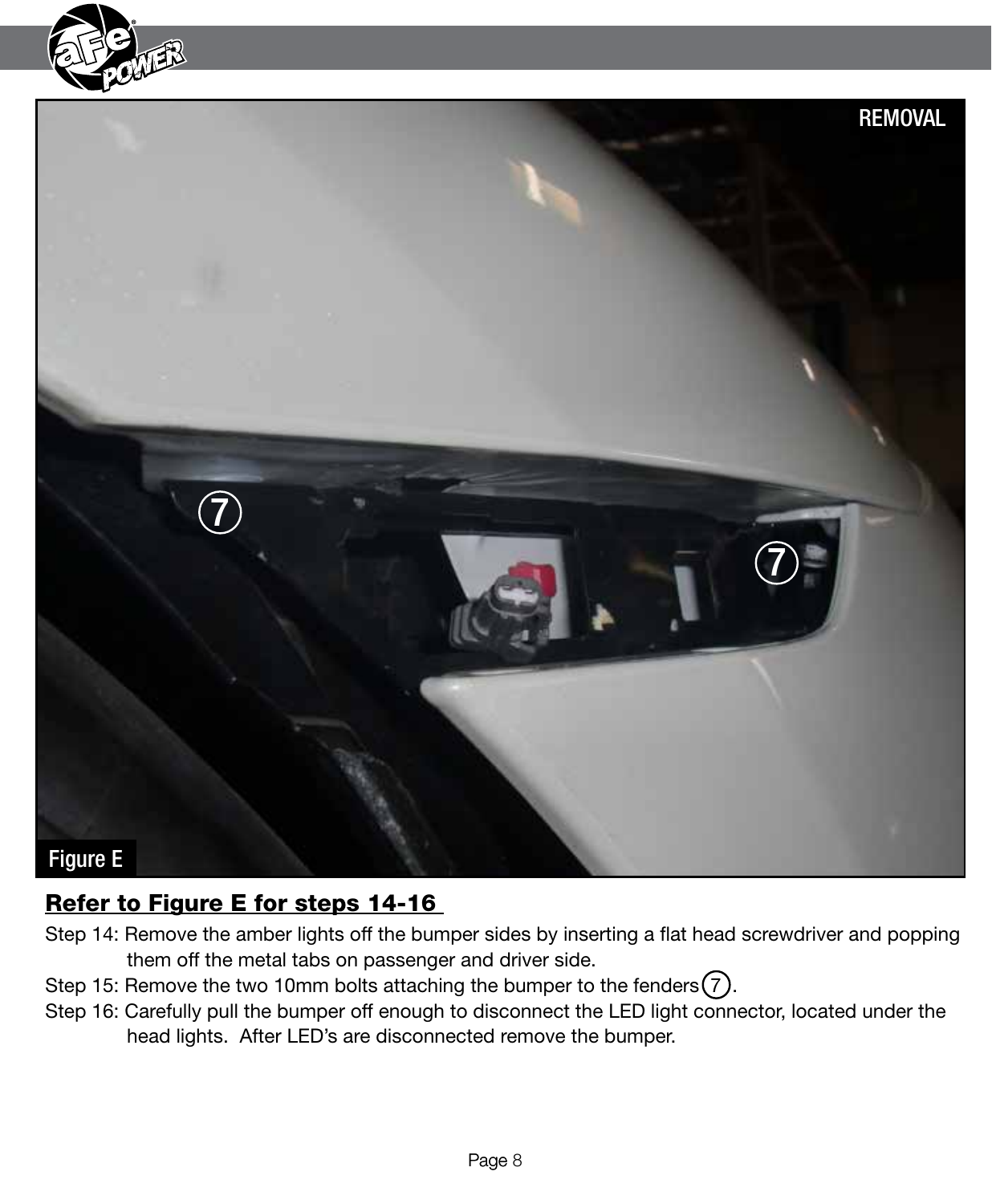

#### Refer to Figure F for step 17

Step 17: Remove push clip retaining air duct then remove the air duct out of vehicle.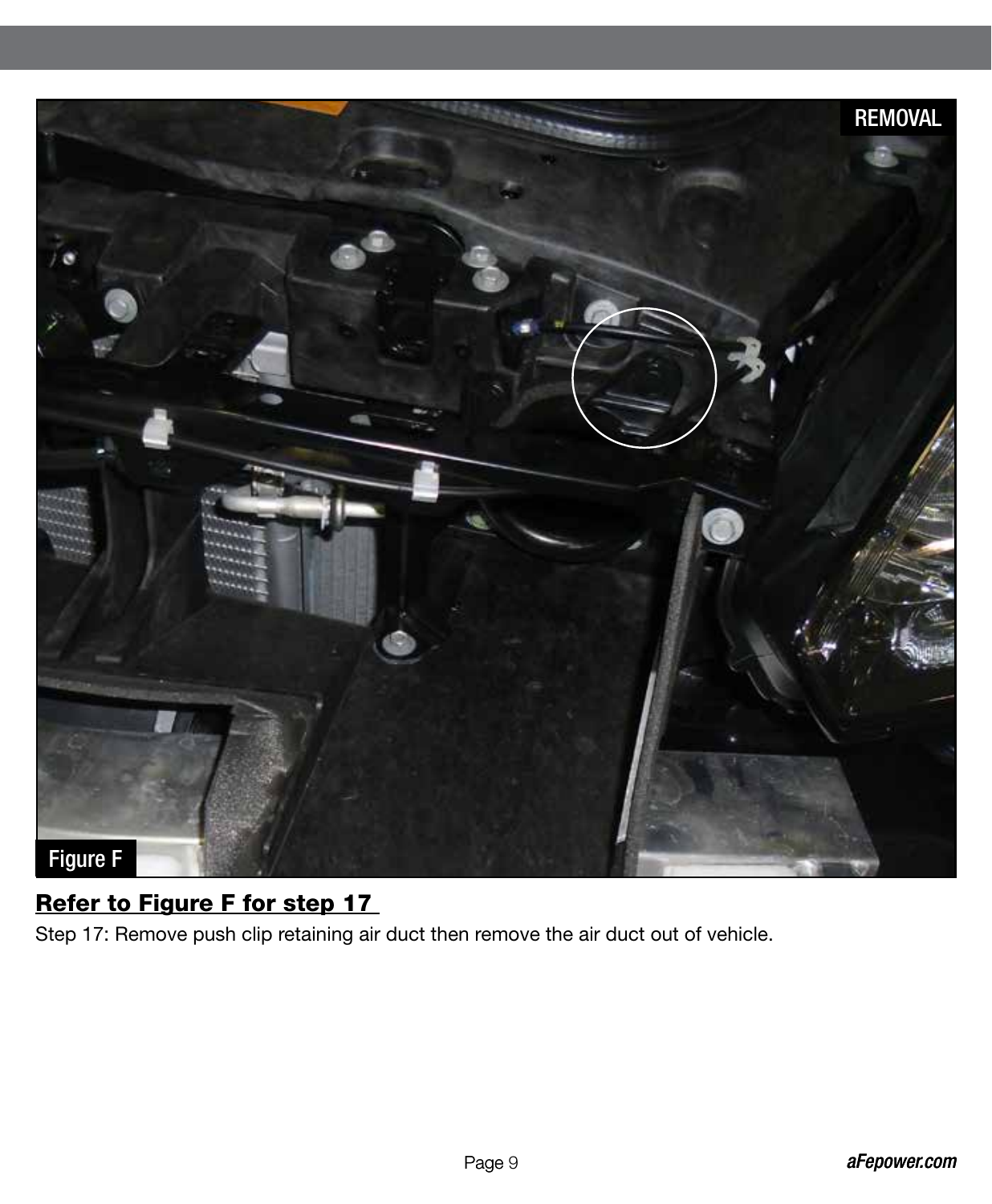![](_page_9_Picture_0.jpeg)

![](_page_9_Picture_1.jpeg)

#### Refer to Figure G for steps 18-19

Step 18: Install silicone couplings with clamps. Only tighten clamp onto the turbo inlet tube for now. Step 19: Slide intake tubes through radiator core support and into couplings.

Do not tighten clamps at this time.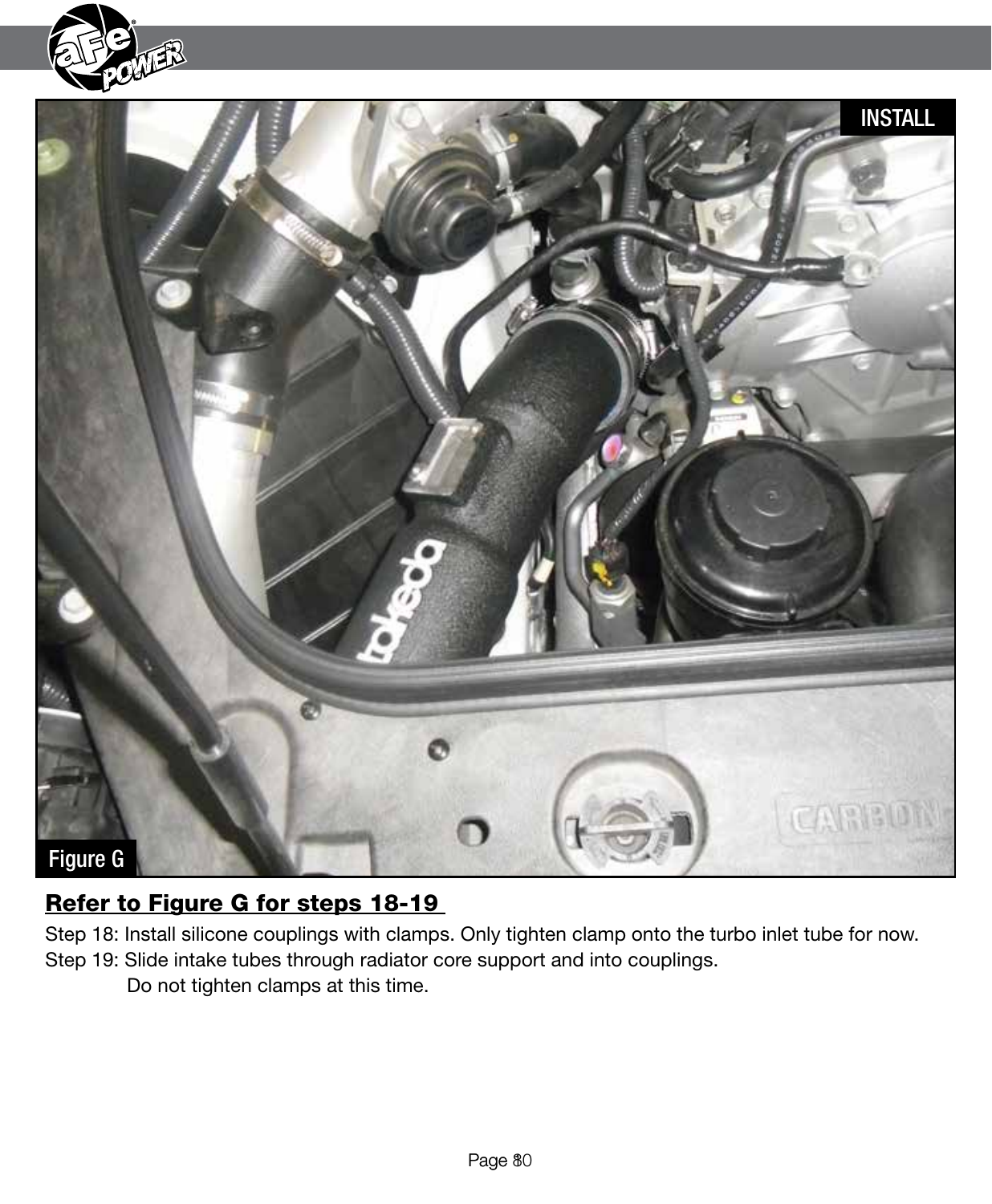![](_page_10_Picture_0.jpeg)

#### Refer to Figure H for steps 13-14

Step 20: Remove MAF sensors from OE air box. Do not discard OE screws.

(Make sure not to invert passenger side and driver side MAF sensors) Step 21: Install MAF sensors into Takeda intake tubes using OE screws.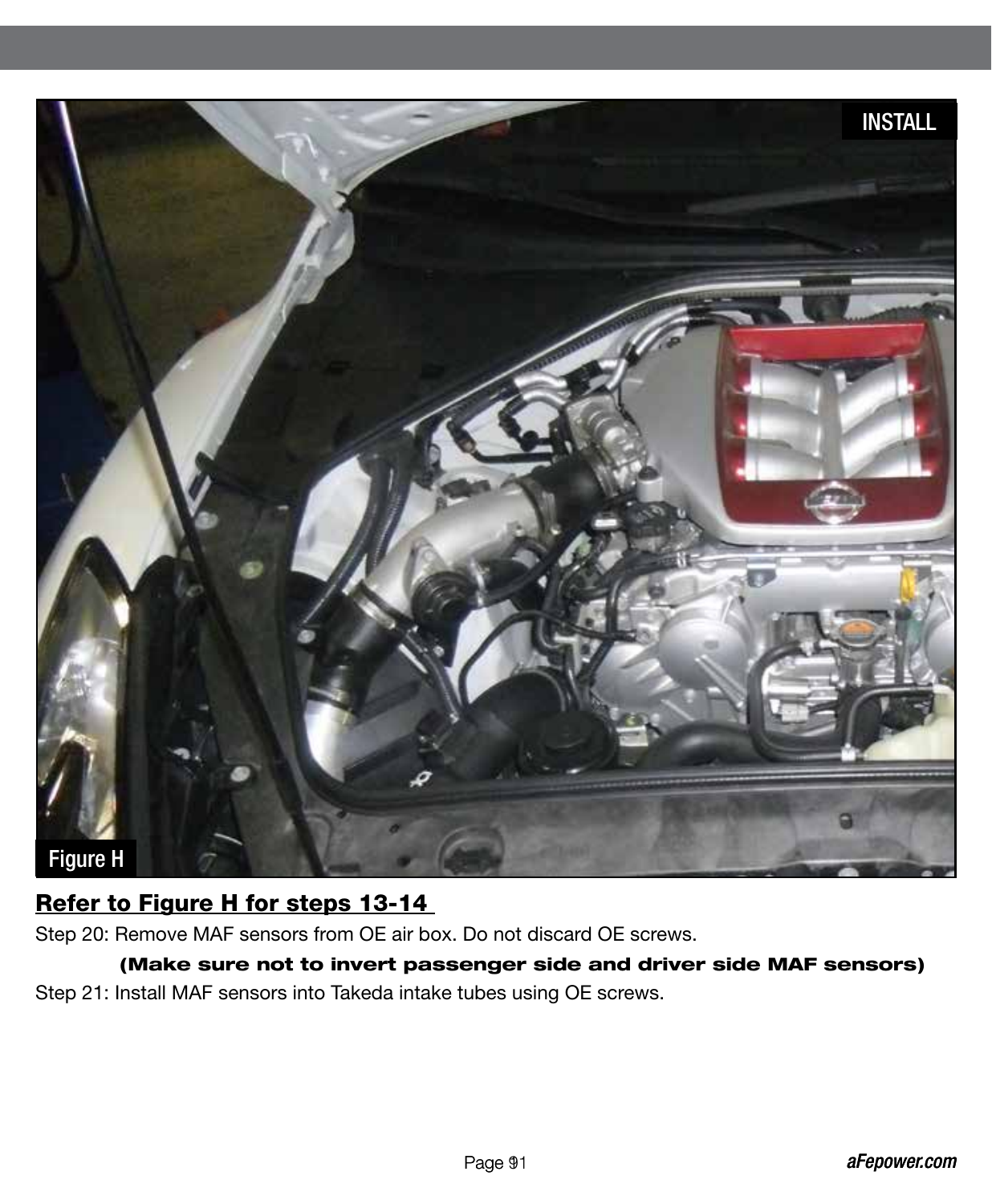![](_page_11_Picture_0.jpeg)

![](_page_11_Picture_1.jpeg)

### Refer to Figure I for steps 22-24

- Step 22: Install Takeda center filter onto intake tubes, make sure it sits in the radiator core support groves properly.
- Step 23: Install small side filters on to Takeda intake tubes.
- Step 24: Align tubes with filters and tighten all clamps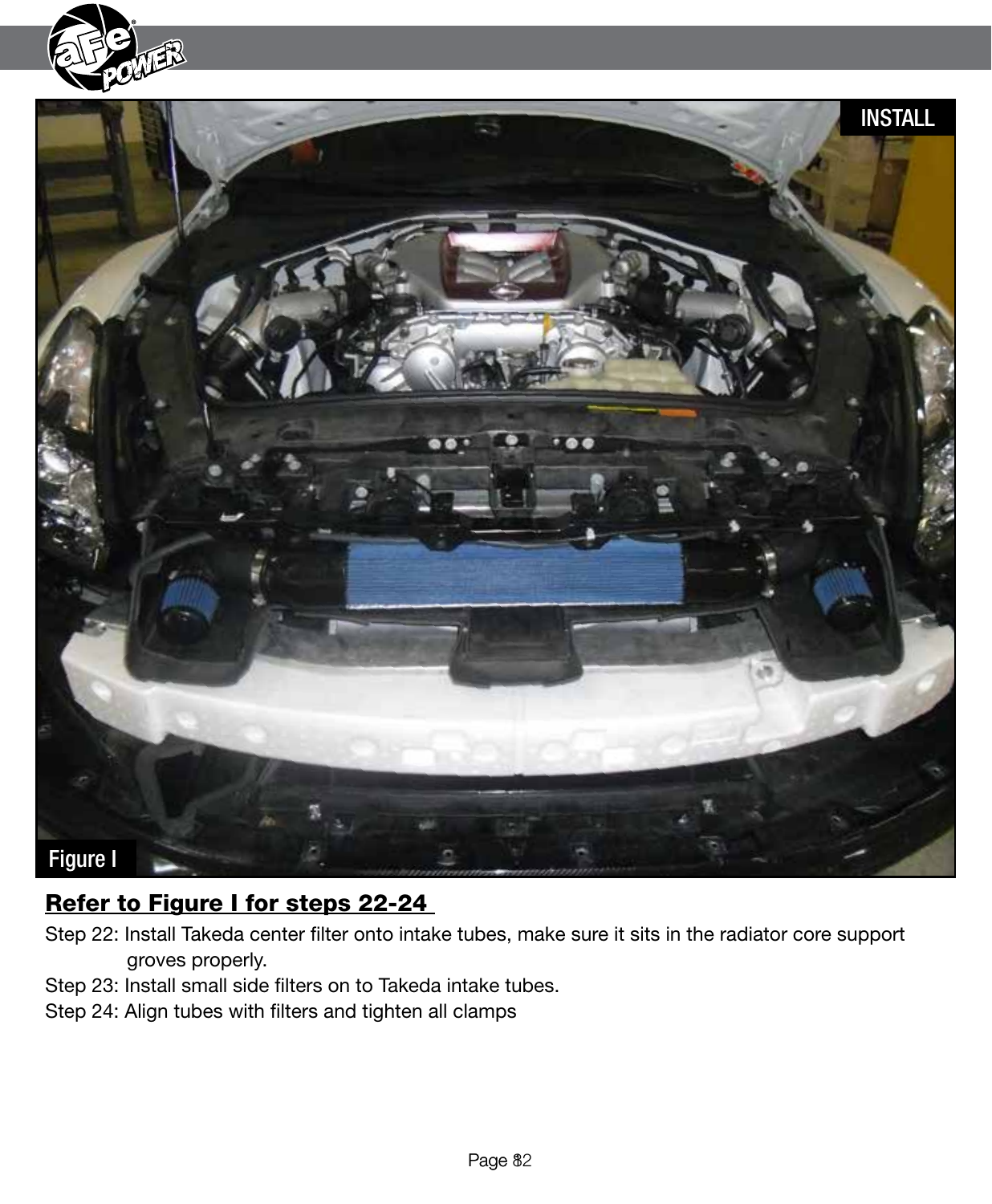![](_page_12_Picture_0.jpeg)

#### Refer to Figure J for steps 25-28

Step 25: Re-install engine ground cables.

Step 26: Re-connect MAF sensor harness to MAF sensor an passenger and driver side.

Step 27: Re-install bumper(refer to steps 8-16).

Step 28: Your installation is now complete. Thank you for choosing Takeda!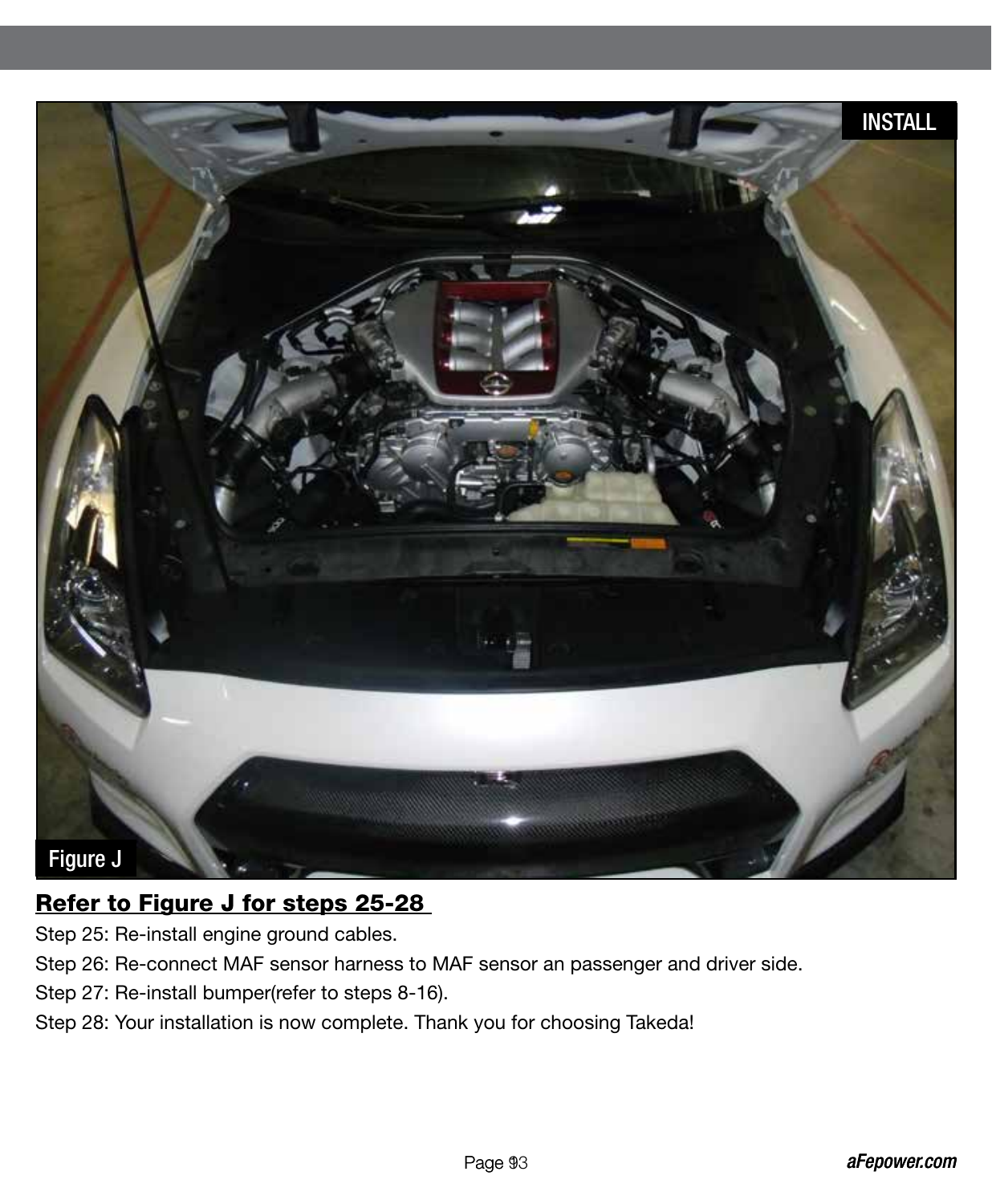![](_page_13_Picture_0.jpeg)

![](_page_13_Picture_2.jpeg)

P/N: TF-9021RM

![](_page_13_Picture_5.jpeg)

P/N: 90-50501

![](_page_13_Picture_7.jpeg)

P/N: 77-46102

![](_page_13_Picture_10.jpeg)

P/N: 49-36108-C (C/F Tips) 49-36108-P (Pol Tips)

![](_page_13_Picture_12.jpeg)

P/N: 44-LF016

![](_page_13_Picture_14.jpeg)

P/N: TP-7003D

![](_page_13_Picture_16.jpeg)

P/N: 40-10130

To purchase any of the items above, view airflow charts, dyno graphs, photos, and video; please go to aFepower.com.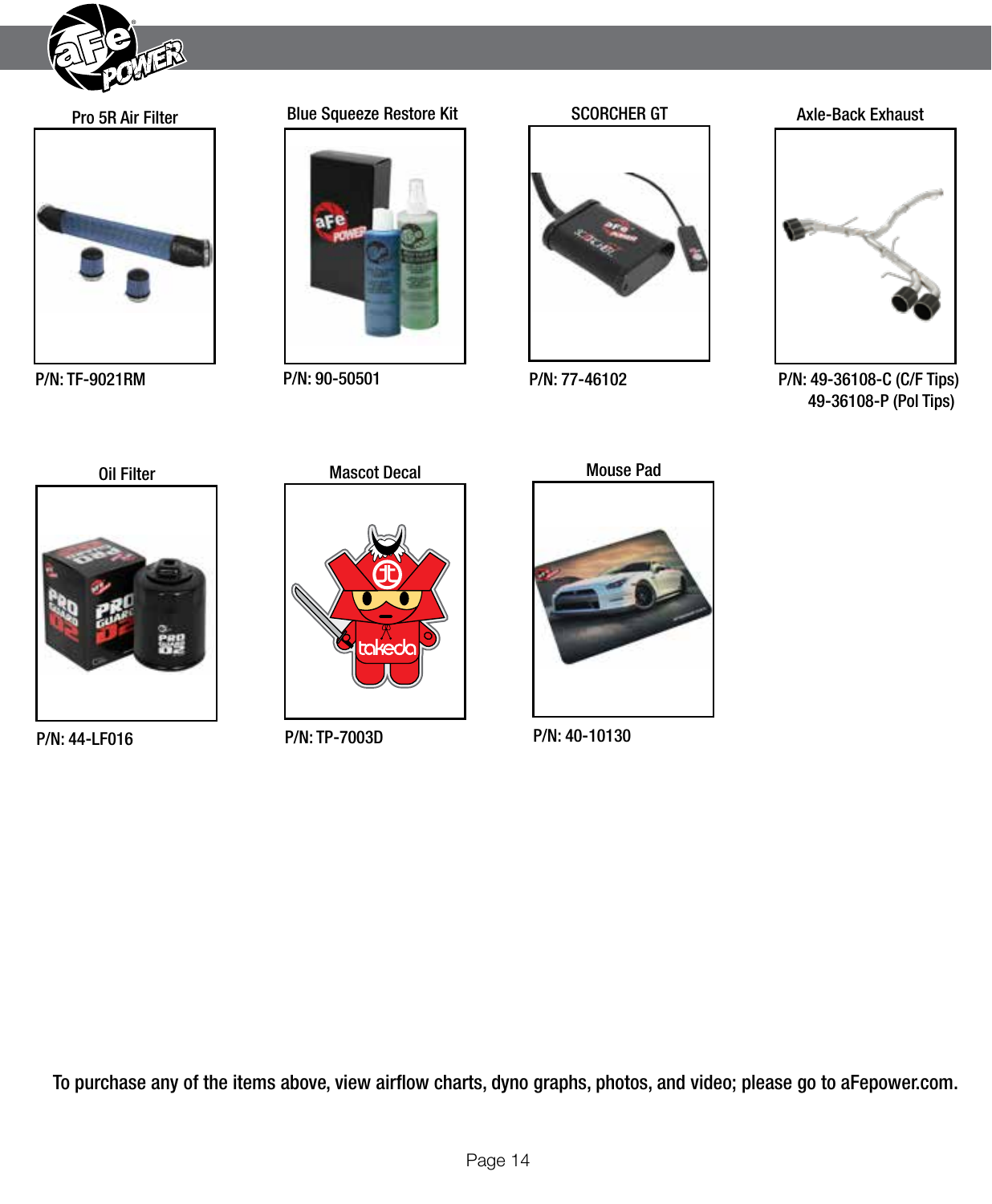# **Warranty**

#### General Terms:

- aFe warrants their products to be free from manufacturer's defects due to workmanship and material.
- This warranty applies only to the original purchaser of the product and is non-transferrable.
- Proof of purchase of the aFe product is required for all warranty claims.
- Warranty is valid provided aFe instructions for installation and/or cleaning were properly followed.
- Proper maintenance with regular inspections of product is required to insure warranty coverage.
- Damage due to improper installation, abuse, unauthorized repair or alteration is not warranted.
- Incidental or consequential damages or cost, including installation and removal of part, incurred due to failure of aFe product is not covered under this warranty.
- All warranty is limited to the repair and/or replacement of the aFe part. To request Return Goods Authorization ("RGA"), email RGA@afepower.com or call (951)493-7100. Upon receipt of the RGA, you must return the product to the address provided in the RGA, freight prepaid and accompanied with a dated proof of purchase and the RGA. Upon receipt of the defective product and upon verification of proof of purchase, aFe will either repair or replace the defective product within a reasonable time, not to exceed thirty days.

| <b>Product Category</b>              | <b>P/N Prefix</b>              | <b>Warranty duration</b> |
|--------------------------------------|--------------------------------|--------------------------|
| <b>Direct OE Replacement Filters</b> | 10, 11, 30, 31, 71, 73         | Life of the vehicle      |
| <b>Racing Filters</b>                | 18                             | 1 year                   |
| Universal                            | 21, 24, 72, TF                 | 2 years                  |
| Air Intake Systems                   | 50, 51, 54, 55, 75, TR, TA, TL | 2 years                  |
| <b>Exhaust Systems</b>               | 49                             | 2 years                  |
| Intercoolers & Intercooler Tubes     | $46 - 2$                       | 2 years                  |
| Intake Manifolds                     | $46 - 1$                       | 2 years                  |
| <b>Differential Cover</b>            | $46 - 7$                       | Life of the vehicle      |
| <b>Exhaust Manifolds</b>             | 46                             | 2 years                  |
| <b>Throttle Body Spacers</b>         | $46 - 3$                       | 2 years                  |
| Turbochargers                        | $46 - 6$                       | 2 years*                 |
| <b>Fluid Filters</b>                 | 44                             | 90 days                  |
| Pre-Filters                          | 28                             | 2 years                  |
| Heavy Duty OE Replacement            | 70                             | 2 years                  |
| PowerSports OE Replacement           | 81, 87                         | 2 years                  |
| PowerSports Intake Systems           | 85                             | 2 years                  |

No other warranty expressed or implied applies nor is any person or advanced FLOW engineering authorized to assume any other warranty. Some States do not allow the exclusion or limitation of incidental or consequential damages or do not allow limitations on how long an implied warranty lasts, so the above limitations or exclusions may not apply to you. This warranty gives you specific legal rights, and you may also have other rights which vary from State to State. \*See turbocharger warranty for more info